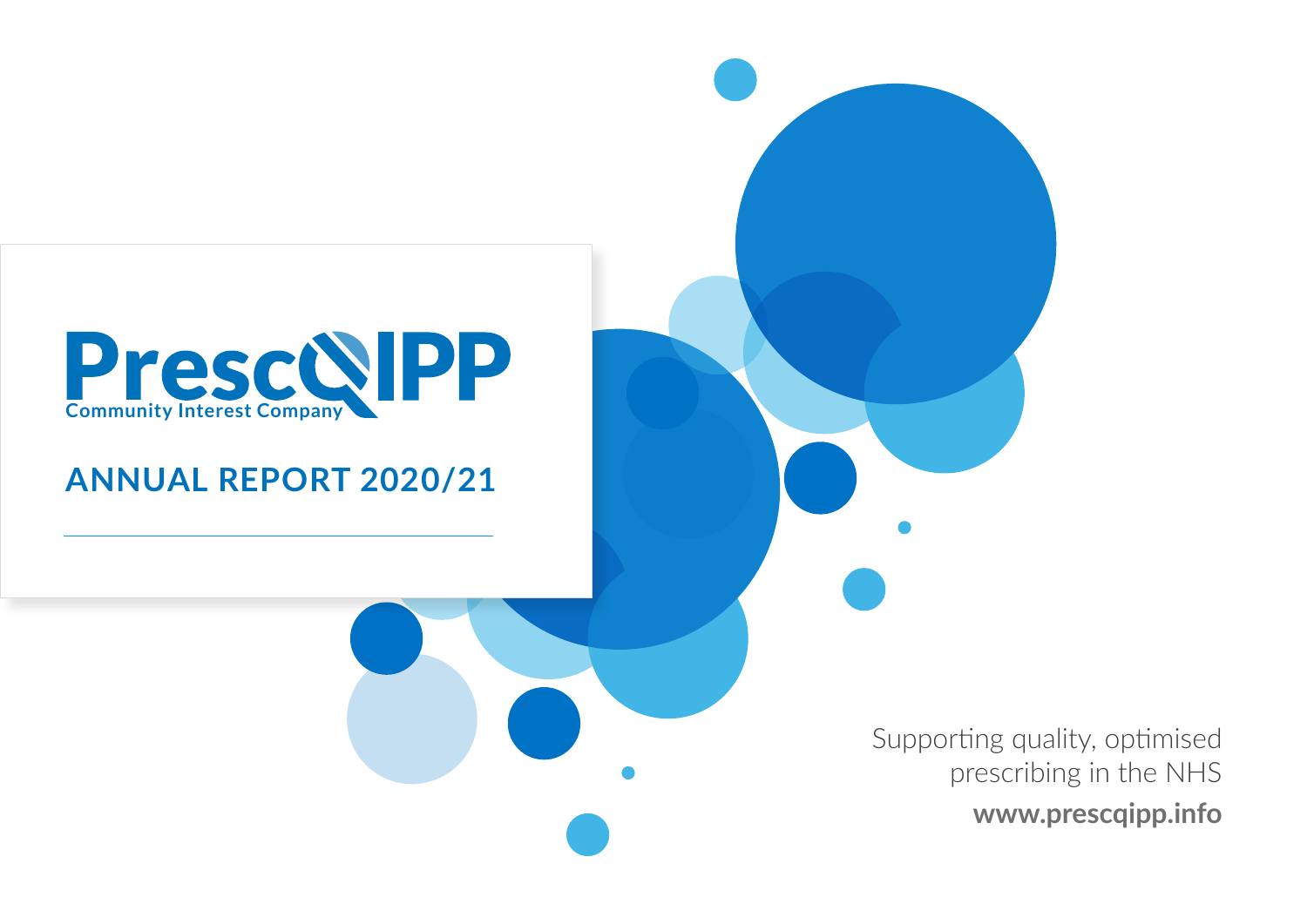### **CONTENTS**

|                | <b>INTRODUCTION</b>                |
|----------------|------------------------------------|
| $\overline{2}$ | <b>OUR MISSION</b>                 |
| 3              | YOUR VIEWS ON PRESCOIPP IN 2020/21 |
| 8              | <b>HIGHLIGHTS FROM 2020/21</b>     |
| 10             | <b>OUR PRODUCTS AND SERVICES</b>   |
| 13             | <b>OUR 2021/22 WORK PLAN</b>       |
| 16             | <b>FINANCE</b>                     |

**EXCELLENT VALUE, WE COULD NOT PRODUCE EQUIVALENT INFORMATION IN-HOUSE. ESPECIALLY VALUE PEER-REVIEWED HIGH QUALITY BULLETINS AND RESOURCES WHICH ARE ACCEPTED AS BEST-PRACTICE NATIONALLY.** SUSAN BAMFORD, SENIOR LEAD MEDICINES OPTIMISATION PHARMACIST,

**A** 

**GOOD RESOURCES WITH CLEAR AND CONCISE REFERENCED INFORMATION. NO NEED TO SPEND TIME WRITING YOUR OWN DOCUMENTS**

NHS EAST STAFFORDSHIRE CCG

KATHRYN RAWSON, PRACTICE PHARMACIST, NHS SOUTH WEST LONDON CCG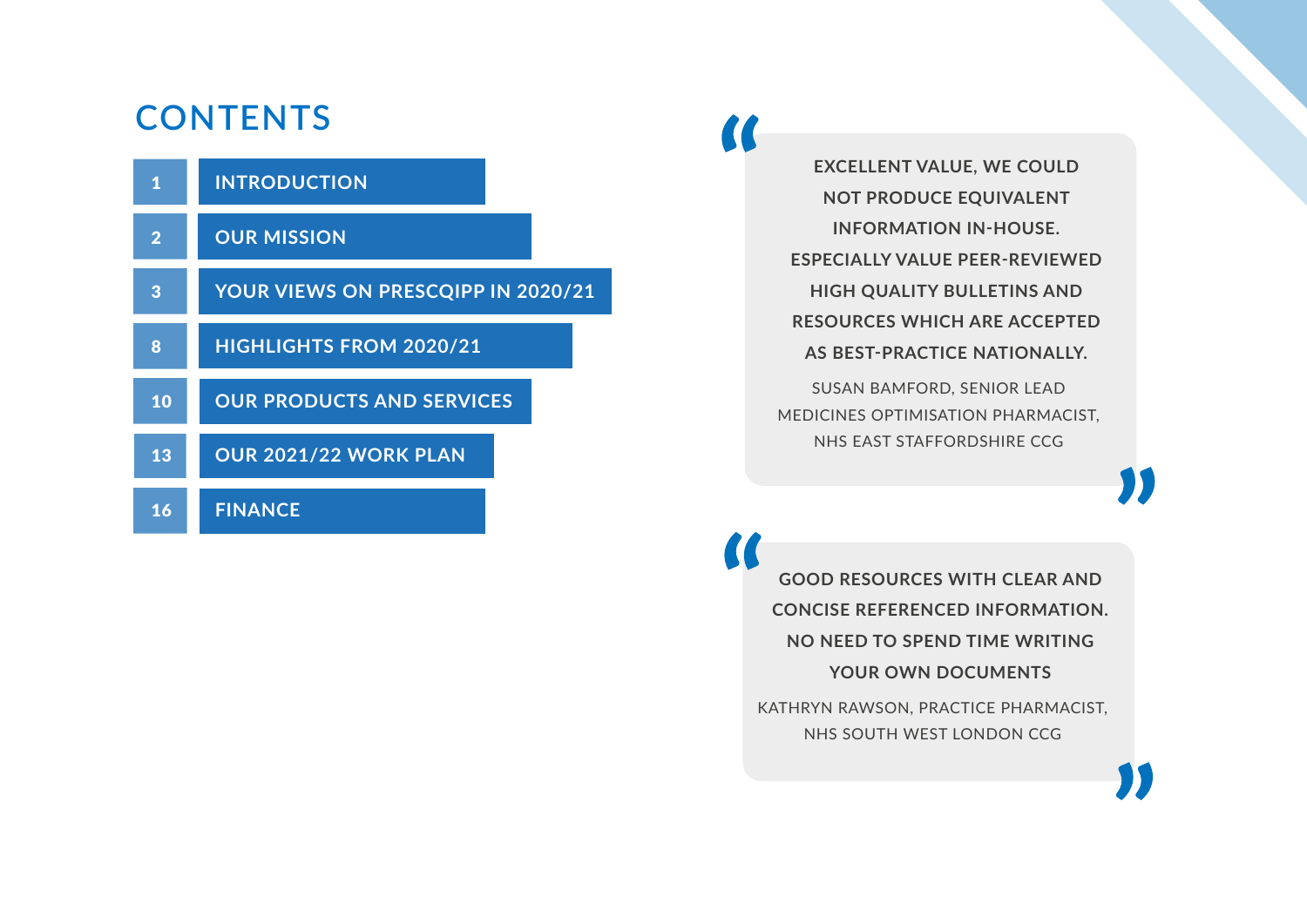### <span id="page-2-0"></span>**INTRODUCTION**



**Carol Roberts Chief Executive** 

Nothing could have highlighted the critical significance of the NHS, and the endless dedication of its staff, more poignantly than beginning the year in lockdown as the COVID-19 pandemic swept the globe.

As workplaces across the world were Forced to implement infrastructure and new working practices overnight, we

were grateful for the long experience of operating as a virtual team with an established remote working culture. Like the rest of the country, we were also confronted by the unprecedented challenges associated with isolation, school and nursery closures and shielding vulnerable family members, but broadly speaking our business continuity plan proved robust, and the advantages of a lean and flexible operating model were clear.

Despite the disruption caused by the pandemic, the transformation of the commissioning landscape in England continued apace with 74 CCGs closing or merging in April 2020, and a further 38 a year later.

With a resultant loss of 85 subscribers, it was essential to ensure that PrescQIPP support remained viable in the new environment, while providing as much stability for subscribers as possible. By introducing a new fee structure, we were able to prevent dramatic and unworkable fluctuations in fees and to retain all the newly merged commissioning groups. It is clear that the continued transition to Integrated Care Systems (ICSs) across

England will require us to revisit the membership offer and fee structure once again to ensure it properly reflects and supports commissioners working in the new environment, and that our service is sustainable into the future. We are as ever indebted to all our stakeholders working with us to successfully navigate this and in particular, to our subscriber led Council of Members.

We were also delighted to welcome our first Scottish Health Boards to the community and NHS England the commissioner for health in secure settings, Health and Justice and further expand the diversity of our community.

The strength of PrescQIPP's community has always been one of its best assets, once again demonstrated at the annual awards, and now further fortified by the PrescQIPP Champions network - an invaluable resource for subscribers seeking to get the most out of their membership, and a group that we are hugely grateful to and for.

Our heartfelt thanks also go to the authors; peer and quality reviewers; and members of the Primary Care Rebates Board without whom it would not be possible to provide the service.

Each year, it seems that the NHS professionals within our community face ever greater challenges, and the fortitude and commitment with which they do so is an inspiration to the whole team.

It is a pleasure to continue working with, and for you.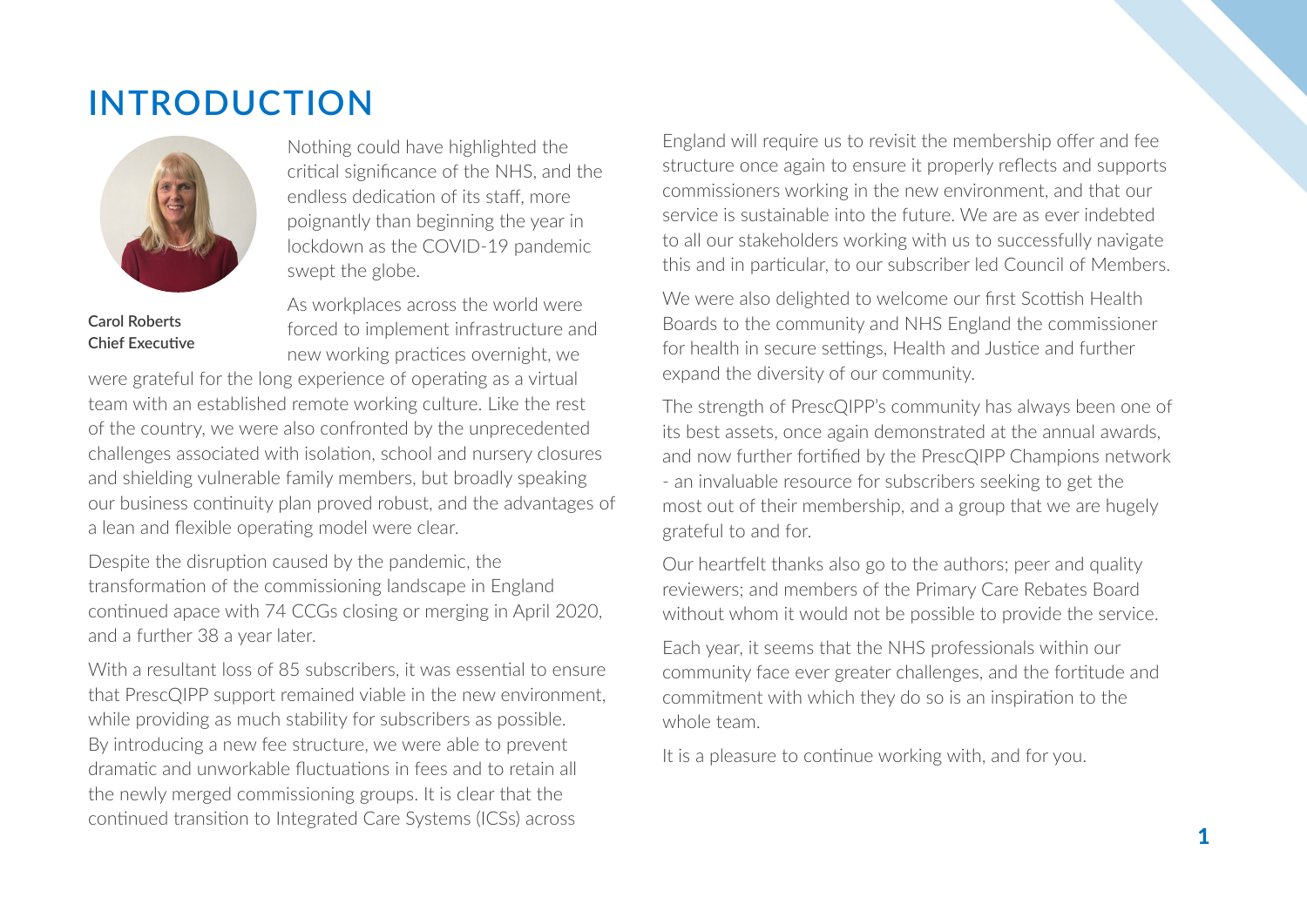### <span id="page-3-0"></span>**OUR MISSION**

To proactively help NHS organisations to improve medicines-related care to patients, through the delivery of robust, accessible and evidence-based resources. We will work with our subscribers, considering their collective thoughts, opinions and needs.

Our work will seek to balance responding to the challenges of the present, and the aspirations for improving systems of care in the future.

### Our vision

To be seen by NHS professionals as an exemplar for quality, safety, robustness and innovation.

### Our values

- Trust is the foundation of PrescQIPP: we are independent, impartial and honest.
- The patient is at the heart of everything we do.
- We take pride in delivering quality and value for money.
- Community is the lifeblood of our programme.
- We are receptive to the opinions of all stakeholders.

# Our pledges

- We will strive to constantly improve and build platforms to face challenges for the future.
- We will provide a wider ranging and more cost effective support.
- We will improve our understanding of our subscribers' needs and deliver better implementation resources.
- We will continue to find new ways to support sharing and dissemination of good practice.
- We will keep our subscribers at the heart of our work.

**PRESCQIPP CONSULTS WELL ON BIG ISSUES AND HELPS US ALL TO HAVE A COLLECTIVE VOICE. MUCH VALUED. THANK YOU**

SARAH CROTTY, HEAD OF MEDICINES OPTIMISATION, NHS HERTS VALLEY CCG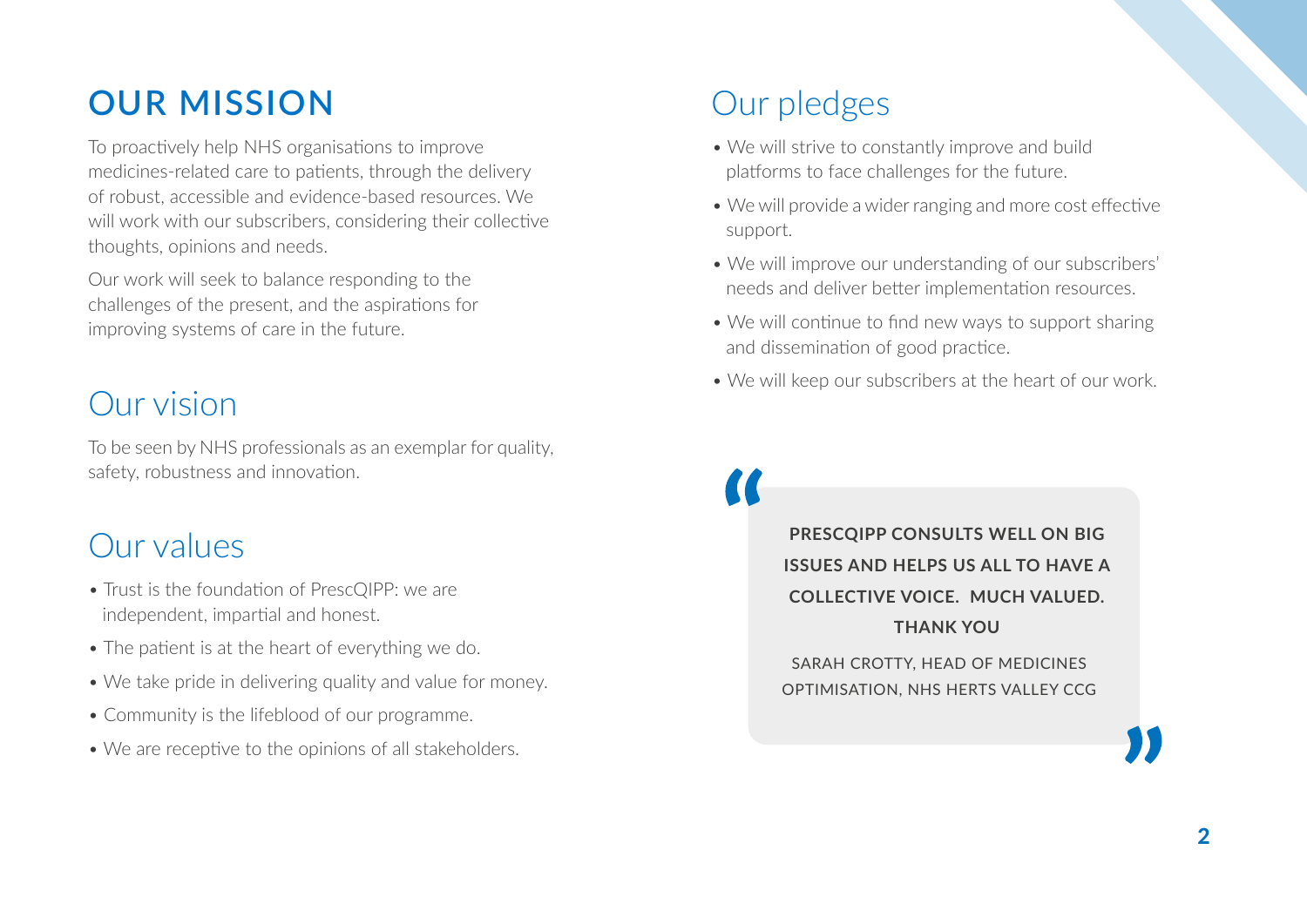## <span id="page-4-0"></span>**YOUR VIEWS ON PRESCQIPP IN 2020/21**



**Sajida Khatri Director of Medicines Optimisation**

Our online subscriber satisfaction survey is a keystone of our quality improvement processes. By inviting the views of all our subscribers, we are able to take stock of our performance and to understand where we can deliver improvements. Responses were up by 53% compared to our last survey, and in addition to standard questions about how we have performed, we solicited specific feedback on new areas of support, asked how we could

improve our website and what would most help commissioners moving to the new world of ICSs.

**THE BRIEFINGS AND WEBKITS ARE REALLY USEFUL AS YOU KNOW THAT THEY HAVE BEEN PROPERLY RESEARCHED AND YOU CAN TRUST THE CONTENT.** JILLIAN POWELL, MEDICINES OPTIMISATION

LEAD PHARMACIST, BERKSHIRE WEST CCG

**FIRST CLASS! YOU ARE MY GO TO RESOURCE FOR EVERYTHING!** 

SARAH SPINK, SENIOR CARE HOMES PHARMACIST, NHS WEST SUFFOLK CCG

### Respondents



The majority of those answering the survey (92%) were directly employed by our subscribing CCGs and Health boards, with a further 7% from GP practices and PCNs. This closely resembles the profile of previous survey respondents.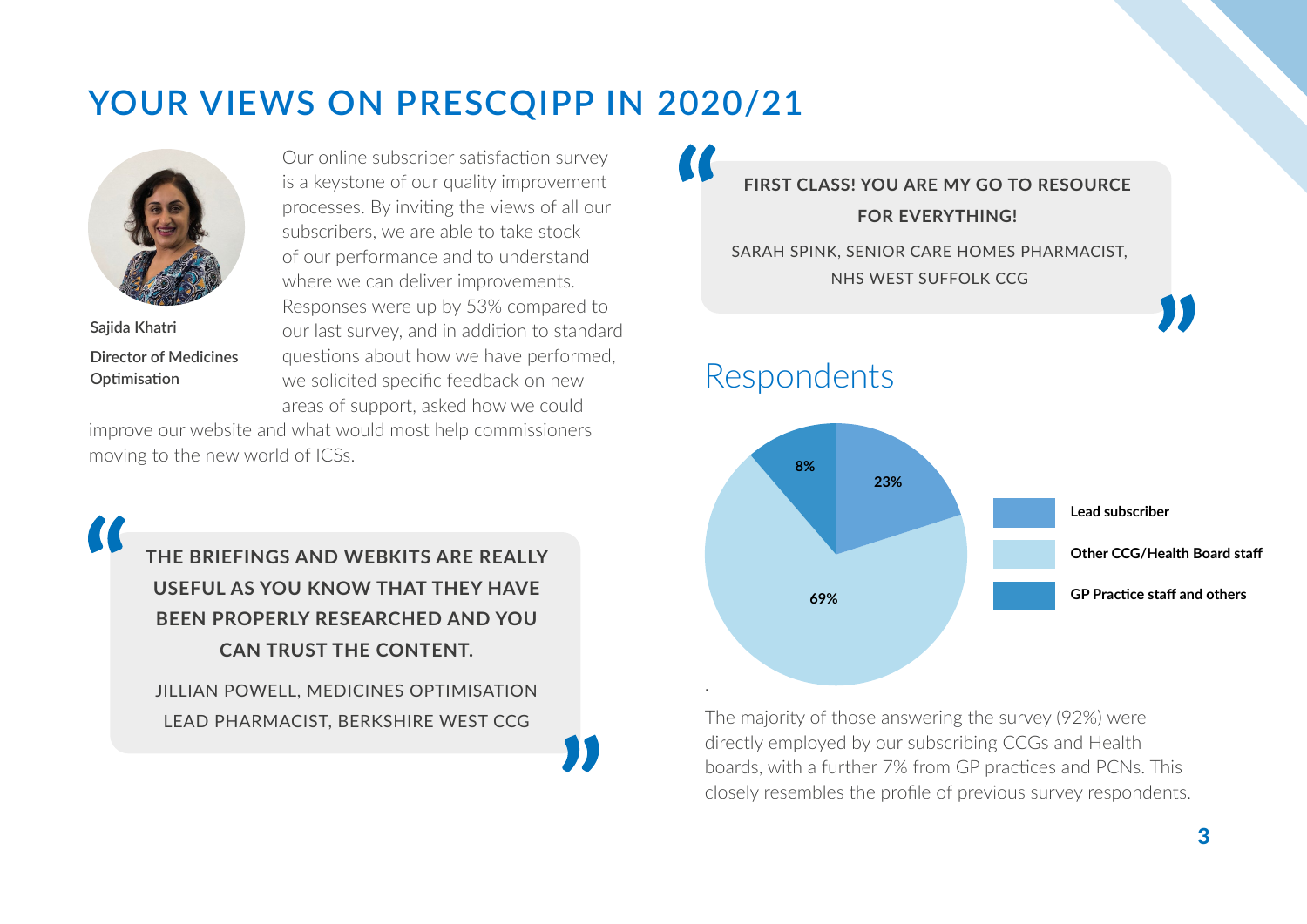### Overall satisfaction

% of respondents who agree or strongly agree:

Overall I am satisfied - 95% PrescQIPP resources are of a high quality - 99% PrescQIPP is responsive to my communications (questions, issues, suggestions etc.) - 97% I feel part of the wider PrescQIPP community - 78%

Of only four respondents that did not indicate complete satisfaction as subscribers, one was unable to access the site at the time of responding. The others were mostly from Scottish or Welsh Health Boards prompting discussion about how to improve our support to commissioners in those nations. As a result of follow up conversations, we have developed trial data tools specifically for Scottish Health Boards and agreed to hold regular meetings specifically with our Welsh subscribers.

While we typically saw very strong agreement that PrescQIPP resources are of a high quality, one respondent suggested that more attention could be given to patient information and we are exploring a Patient Information Forum accreditation.

As with all previous surveys, responses indicated that our main challenge remains ensuring that subscribers feel part of a wider PrescQIPP community with almost a quarter of respondents indicating that they do not.

While this challenge is undoubtedly harder when coming together physically at meetings and events has not been possible, we are conscious that connecting commissioners and clinicians across the PrescQIPP community is extremely important, and in the 2021/22 financial year we will be introducing new initiatives with the express purpose of doing so.

We are delighted to see that 96% of respondents agreed or strongly agreed that PrescQIPP is responsive to communications, including questions and suggestions, though of course, our aspiration is always for 100%.

**UP TO DATE USER FRIENDLY RESOURCES AROUND A HUGE NUMBER OF RELEVANT TOPICS.**  CAROLINE TAYLOR, PRESCRIBING TECHNICIAN NHS SOMERSET CCG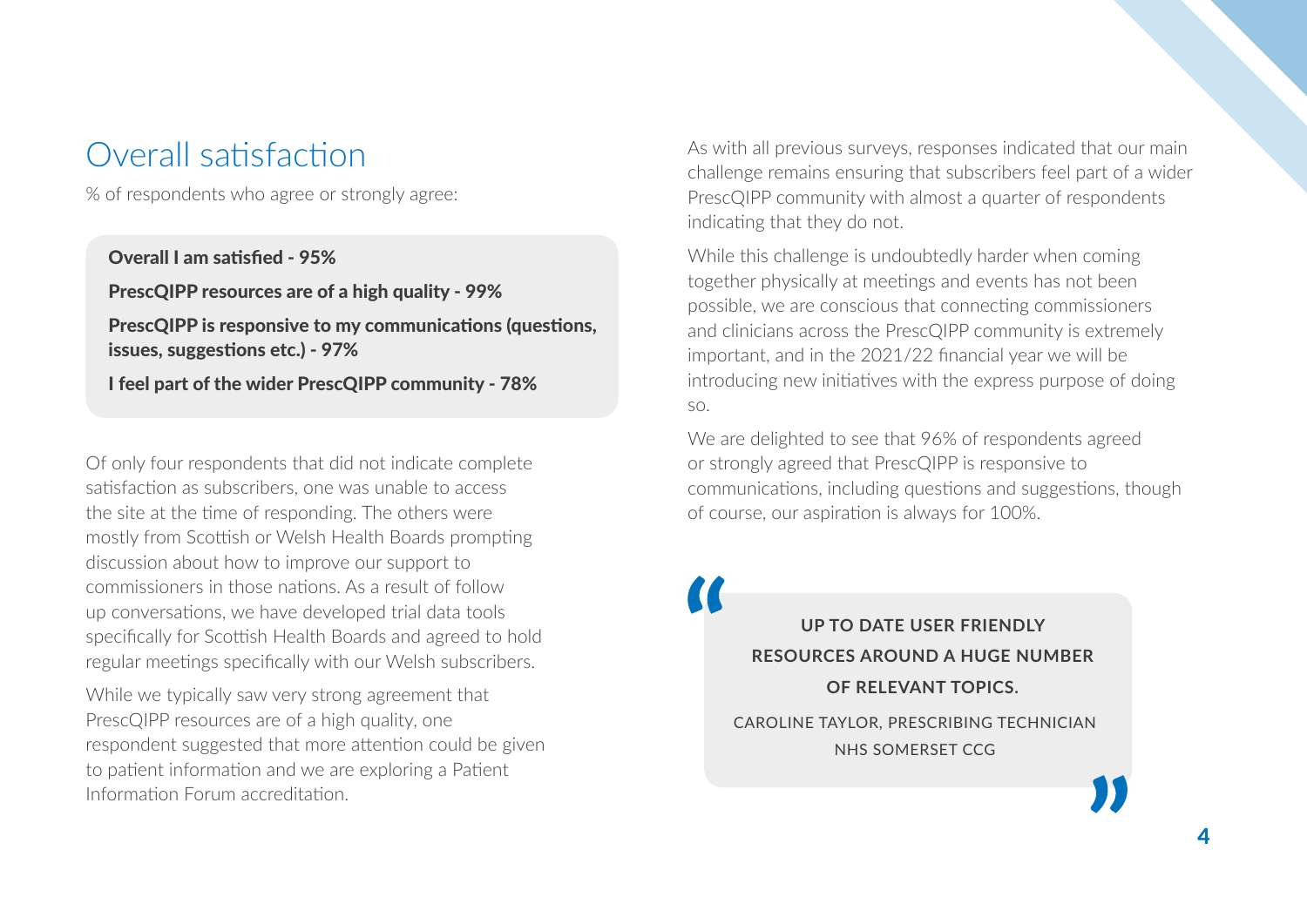### Resources and support

The overwhelming majority of respondents had used our clinical guidance (89%), data and intelligence reports (67%) and implementation materials (51%) over the course of the previous year. For the first time more than half of our respondents had also joined virtual professional groups or senior briefings (51%).

Fewer than 50% of respondents had accessed the following:

- E-learning courses (41%)
- Best practice and innovation webinars (32%)
- Skills training (32%)
- Primary care rebate governance and support (29%)
- Entered the PrescQIPP awards (7%)

**I FEEL THAT PRESCQIPP ENABLES MYSELF (& TEAM) TO ENSURE WE ARE UPDATED ON CURRENT TOPICS/CHANGES IN THE INDUSTRY. IT ALSO IS SUCH A VALUABLE TRAINING SOURCE FOR NEW STAFF - I COULD NOT HAVE GOT THROUGH MY FIRST FEW MONTHS SWITCHOVER FROM HOSPITAL TO CCG WITHOUT PRESCQIPP'S E-LEARNING AND WEBINARS.**

AMY GREEN, SENIOR MEDICINES MANAGEMENT TECHNICIAN CLINICAL INTELLIGENCE, NHS DERBY AND DERBYSHIRE CCG

### Reasons for not accessing

Respondents (number indicated in brackets) who said that they hadn't accessed resources and support gave the following reasons as to why.



Time and relevance remain the two biggest factors for people in accessing support and a couple of respondents indicated that this particularly down to priorities around COVID. While it is clear there some respondents remain unaware of the full range of resources that are available to them, other comments suggested that familiarity with the volume of resources were equally a challenge.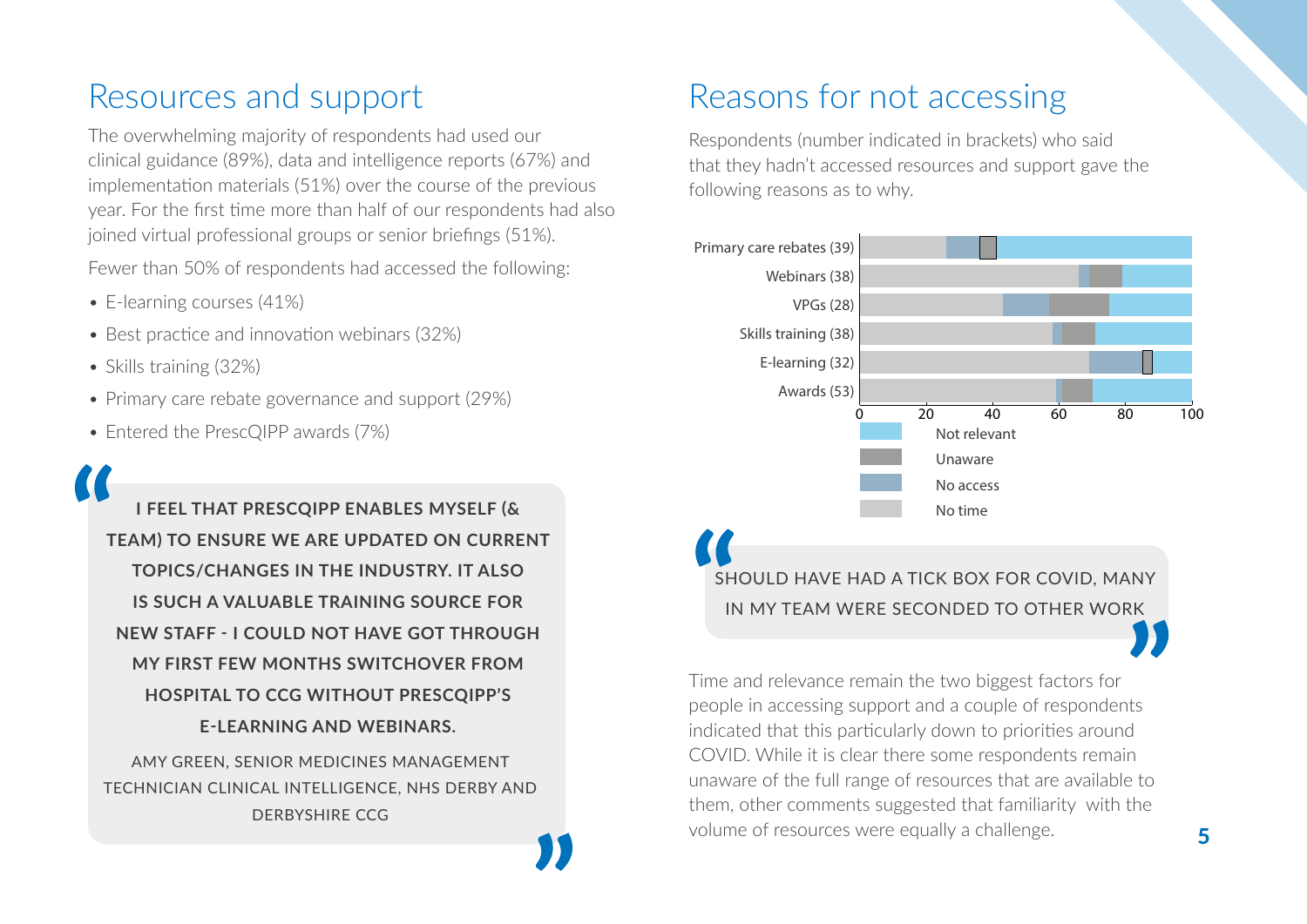### PrescQIPP Champions

We were pleased to see that more than three quarters of respondents knew who the PrescQIPP Champion for their area was - indeed 42% of respondents to the question were Champions themselves. This left 15% that did not know, and a further 9% who were unaware of the scheme.

## COVID response

Although 77% of respondents either did not provide an answer, or said that they had not used any of the COVID resources, the comments from those that had were very positive.

**I FOUND THE eRD RESOURCES USEFUL AND HELPED FOR US TO DRAW UP OUR OWN GUIDANCE AND IMPLEMENTATION PROCESSES**

**DURING THE COVID CRISIS IT WAS ESPECIALLY IMPORTANT TO SHARE RESOURCES AND EXPERIENCES. THIS MUST HAVE CONSIDERABLY REDUCED DUPLICATION OF EFFORT AND REDUCED FEELINGS OF ISOLATION.**

### New/updated e-learning

### **FIND THE E-LEARNING GREAT. REALLY CLEAR, EASY TO FOLLOW AND DIGESTIBLE.**

We invited comments on the e-learning courses that had been launched or updated during the year:

- Anticholinergic Burden
- Dependence Forming Medications
- Polypharmacy and Deprescribing
- Practice Medicines Co-ordinators.

While less than half of survey respondents answered the question, the majority only doing so to say that they had not undertaken any of the courses - feedback from those who had was very positive. One respondent said the opportunity to read the content with an optional voiceover would be welcomed.

**WOULD BE GOOD TO OFFER THE OPTION TO READ SLIDE OR HAVE IT READ OUT LOUD. THE SAME INFO IS TESTED IN THE ASSESSMENT AT THE END REGARDLESS IF YOU HAVE LISTENED TO IT OR READ IT.**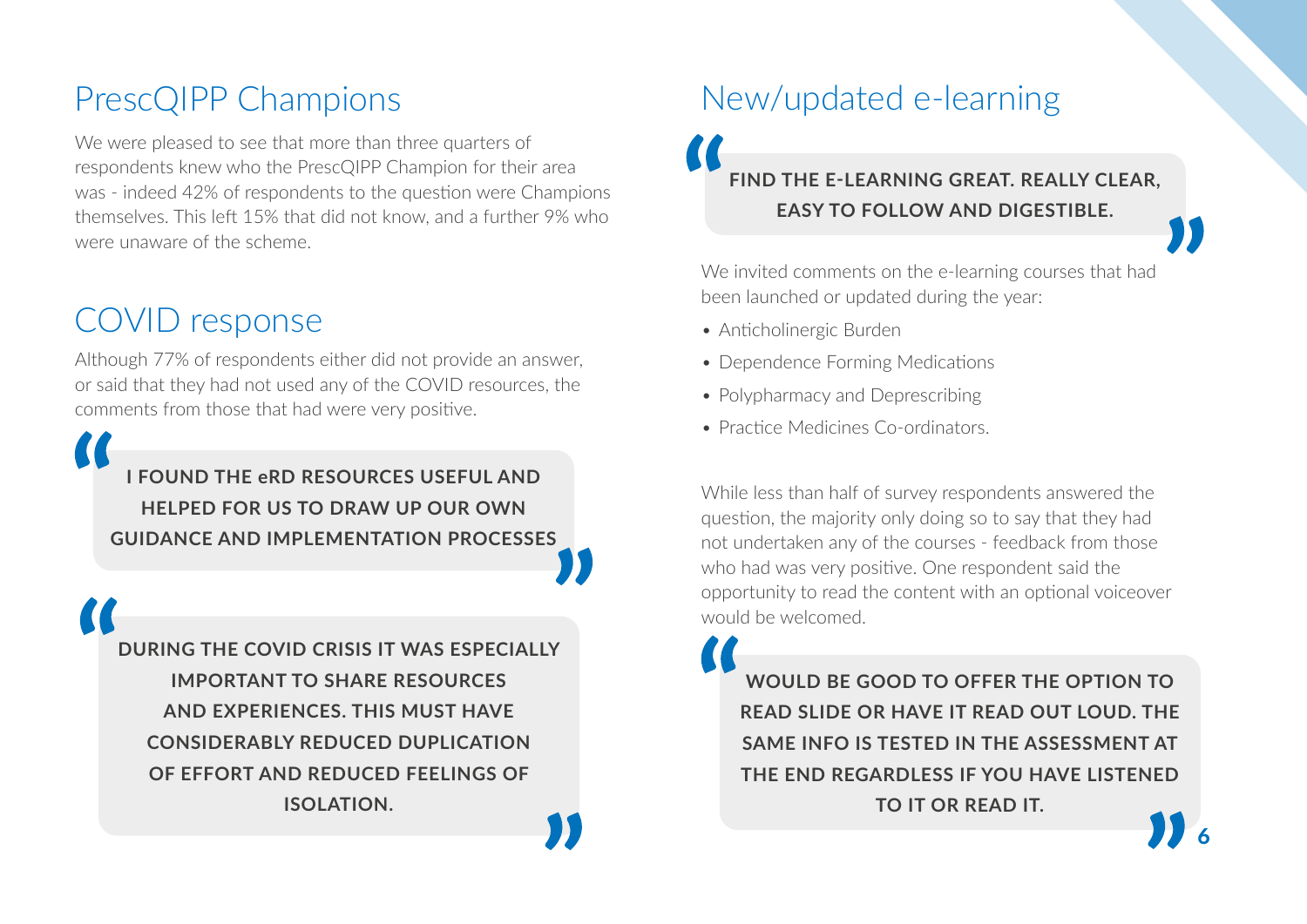### Website

We asked respondents about issues with the website and what changes that they would most like to see. Many people mentioned speed and an improved search function while others suggested more specific functionality.

**WOULD BE FABULOUS IF ONE'S PROFILE COULD INCLUDE ONE'S ORGANISATION AND THE DATA COULD OPEN PRESELECTED WITH ONE'S HOME ORGANISATION RATHER THAN DEFAULTING BACK TO NHS E FOR EVERYTHING**

Helpfully, a number of respondents volunteered to partcipate in focus and user testing groups that will enable us to explore these suggestions in more detail and we will also update our data training videos to show how subscribers can make full use of the functionality.

### Conclusion

The survey results are incredibly helpful to us as a team and we're grateful to everyone who responded. However, we are also anxious that our stakeholders know that their comments, questions and suggestions are welcome throughout the year and can be shared with us via our helpdesk, direct to team members or via any of our webinars, meetings and calls.

Despite more than doubling the number of individual respondents in this year's subscriber satisfaction survey, they still accounted for only around half of all our subscribing organisations (with multiple respondents per subscriber in some cases). Next year, we intend to ensure that this is over 75% of subscribers

> **VERY SUPPORTIVE, LOTS OF USEFUL RESOURCES. ONE STOP SHOP FOR EVERYTHING WHETHER DATA ANALYSIS OR BULLETINS AND SHARED AUDITS.** SONALI PATEL, PRESCRIBING ADVISOR, NHS

NORTH WEST LONDON CCG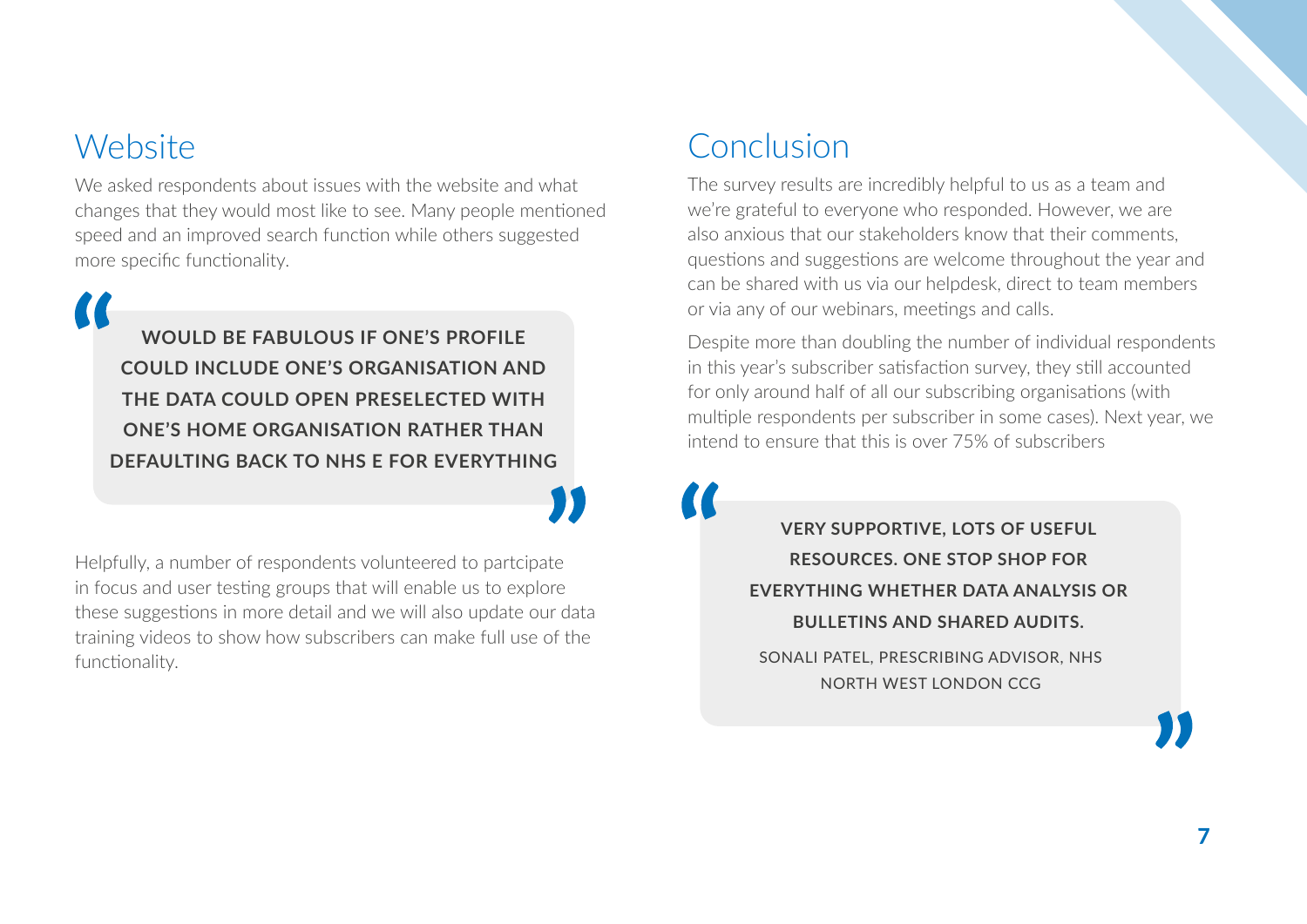# <span id="page-9-0"></span>**HIGHLIGHTS FROM 2020/21**



Feedback from subscribers has consistently highlighted the challenge of

becoming acquainted with the vast array of PrescQIPP resources that are available, and how best to use them. The Champions network has upskilled a network of professionals from across the PrescQIPP community, to better support subscribers in their area. Champions meet quarterly, and also benefit from skills and leadership training.

### Medicines safety webkit

Our new one stop shop for all medicines safety resources launched with bulletins, webinars, data and good practice on a single page.





### COVID response

We created an online repository for subscribers to share pertinent resources and materials between themselves, and hosted webinars on COVID in care homes and antimicrobial stewardship.

**I THOUGHT THEY WERE WELL INFORMED AND TIMELY, DUE TO EVERY THING THAT WAS HAPPENING AT SUCH A SPEED**

### Rebates

Our Primary Care Rebate Board continued to provide valuable assistance to commissioners on the governance and assessment of rebates schemes, and we are extremely grateful to the members for scoring them. This year, with their help we assessed six new and nine updated schemes.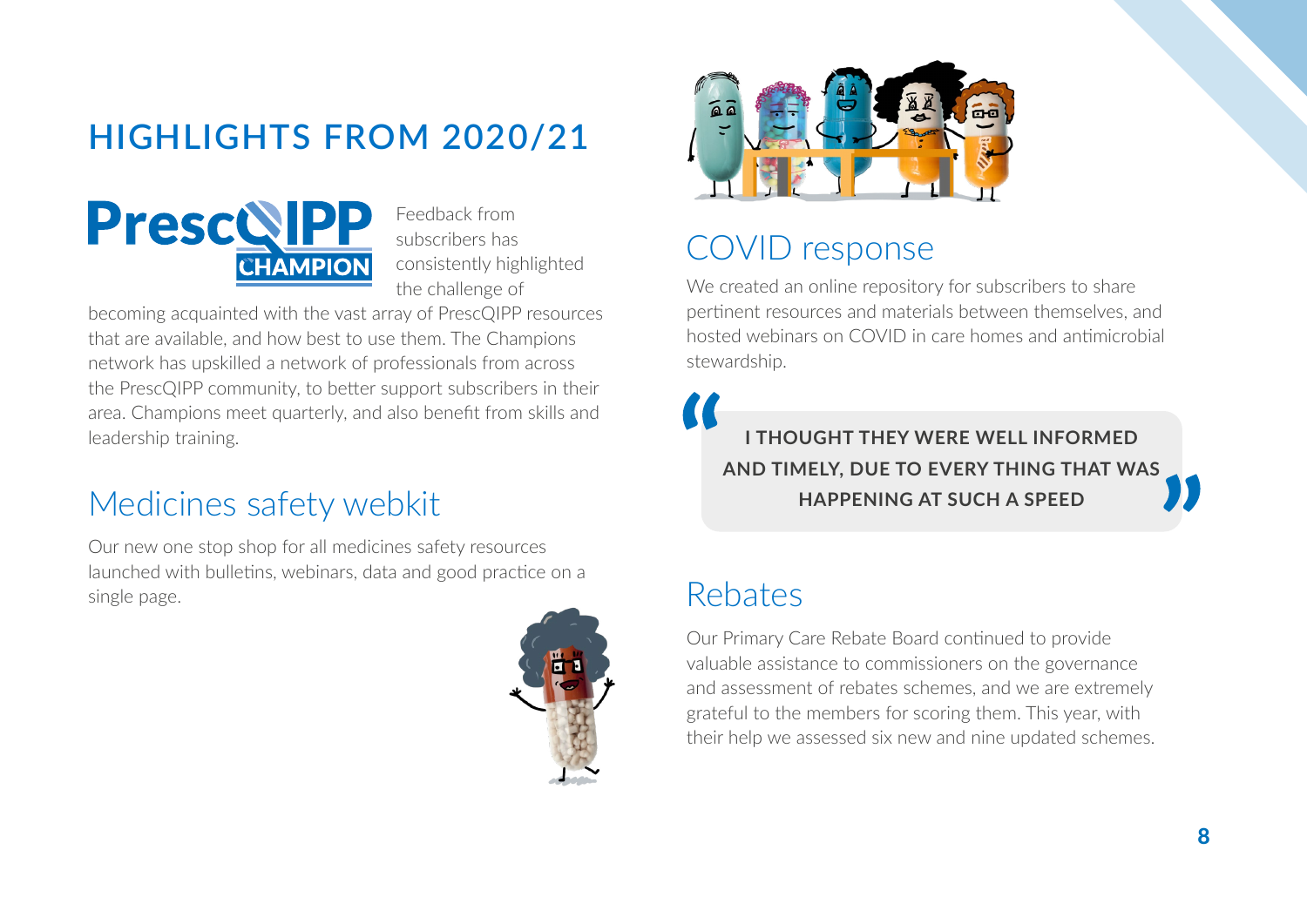### Practice plus

Our Practice plus professional network continued to grow connecting PCN and practice pharmacists and pharmacy technicians with each other and providing a range of resources and support and monthly webinars led by clinical experts.



## E-learning

In addition to updating and republishing three of our original e-learning courses, we launched a new and popular e-learning course on Dependence forming medications. We retained our status as a Skills for Care endorsed provider of e-learning.



### Skills training

We continued to build on the skills framework with expert led sessions delivered live and recorded for subscribers to watch in their own time. These included:

- [Mentoring](https://www.prescqipp.info/learning/skills-webinars/skills-training-mentoring-part-1/)
- [Marketing Yourself and Your Medicines Optimisation Service](https://www.prescqipp.info/learning/skills-courses/marketing-yourself-and-your-medicines-optimisation-service/)
- [Using prescribing data in everyday practice](https://www.prescqipp.info/learning/skills-webinars/using-prescribing-data-in-everyday-practice/)
- [OpenPrescribing data tools](https://www.prescqipp.info/learning/skills-webinars/openprescribing-data-tools-part-1/)
- [NHSBSA ePACT2 analysis](https://www.prescqipp.info/learning/skills-webinars/nhsbsa-epact2-analysis-building-your-own-analysis-and-reports/)
- Joining the Twitterverse

**EXCELLENT RESOURCE FOR PERSONAL DEVELOPMENT OF TEAM MEMBERS AND ACCESS TO EXPERIENCED FACILITATORS WITH EXPERT KNOWLEDGE.** 

ANDREA LINTON, PHARMACY CO-ORDINATOR (NEW MODELS OF PRESCRIBING), HEALTH AND SOCIAL CARE BOARD NORTHERN IRELAND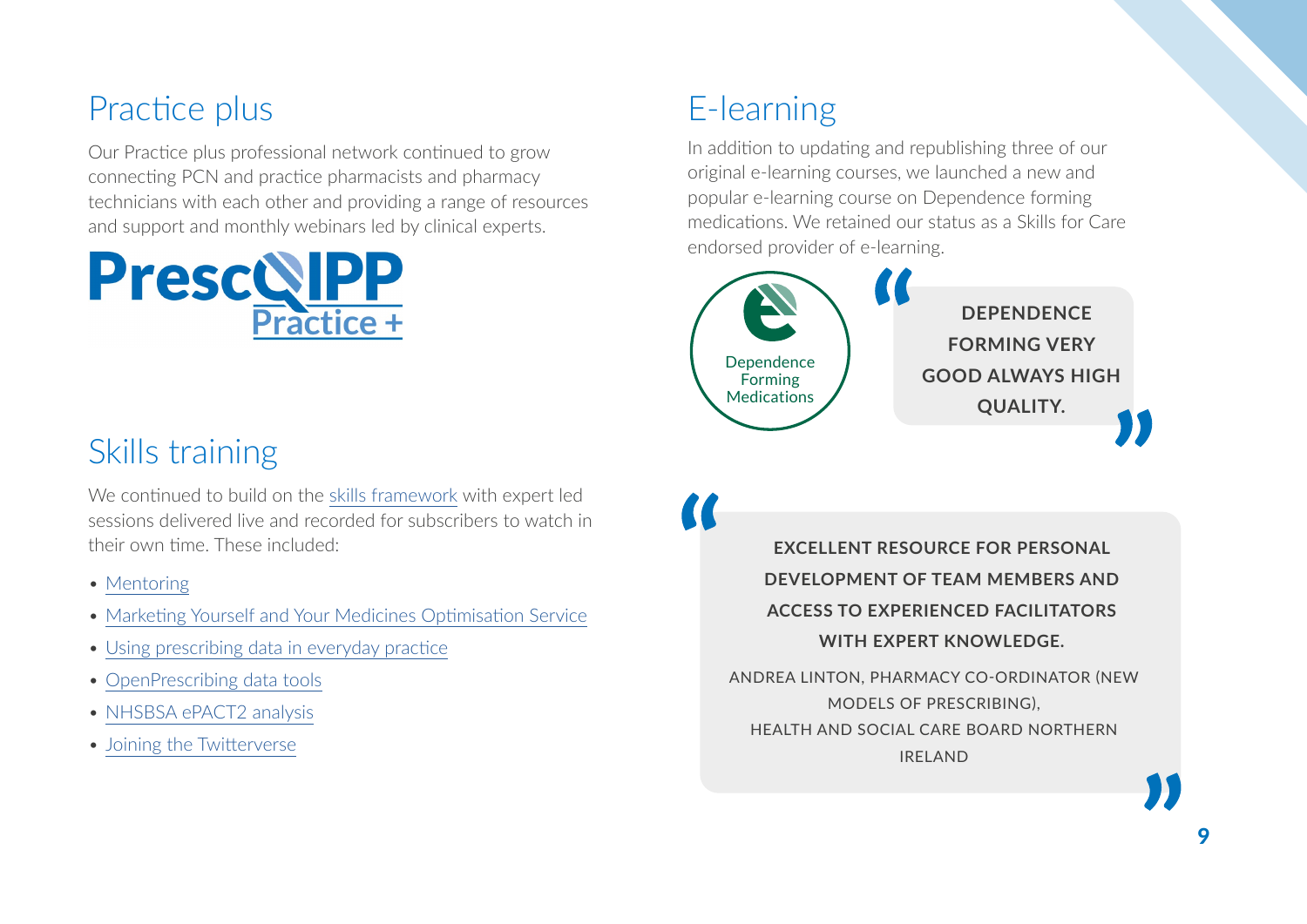# <span id="page-11-0"></span>**OUR PRODUCTS AND SERVICES**

#### Evidence-led and quality assured guidance and resources



- Bulletins and clinician-friendly briefings
- Implementation resources clinical audit templates, presentations, posters and patient information letters, leaflets, posters and videos

### **Training**



- CPD certified e-learning courses with online assessments and certificates
- A wide array of clinical and skills webinars delivered live and available to rewatch online

### Collaboration and sharing

- Annual awards and event
- Regular virtual professional support groups
- Online operational documents repository 'Sharepoint'

### Data and intelligence

- Interactive and user friendly visual data reports based on national prescribing data to benchmark prescribing activity, monitor changes, identify priorities and see potential savings.
- Scorecards linked to our key projects
- Financial reports to monitor spend and growth
- Tools to support budget setting, RightCare, and monitor controlled drugs, and NCSO price concessions cost pressures
- Snapshots across a wide range of clinical areas
- Interactive maps offering instant visual intelligence
- Data support tools to help you with your work
- Commissioner level and practice level data reports, with individual practice visit and progress reports

#### Primary care rebates

• Governance, assessment and monitoring and a tool to assess possible financial returns



 $\mathbf{v}$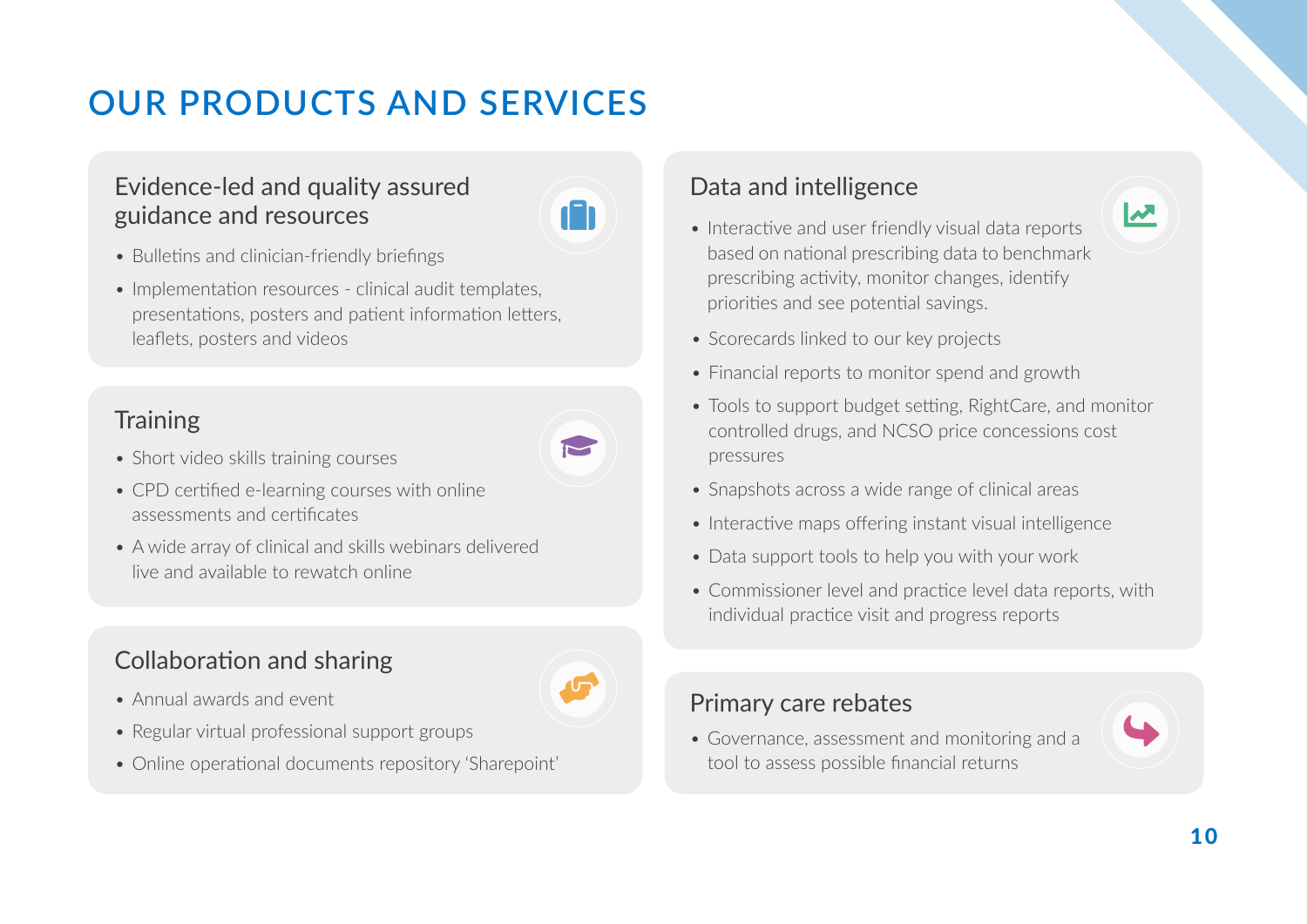## **PRESCQIPP AWARDS 2020**

#### **Gold Award Winner** - Using Emollients Safely - Cambridgeshire and Peterborough CCG

The 'Using Emollients Safely' campaign launched in October 2019 providing support and advice to the public and health professionals on the importance of using emollients safely to help prevent fire risk.

#### **Silver Award Winner** - Pain Support Programmes in Healthy Living Centres - Health and Social Care Board (HSCB) Northern Ireland

Following a successful pilot of 13 '12 week chronic pain support programmes (PSP)' in Healthy Living Centres (HLCs) in N. Ireland (NI), the HSCB funded (£72k) and supported a further 32 'HLC 12 week PSPs' in 16 HLCs between Sept and March 19/20.



#### **Winner** - De-prescribing education in County Durham - County Durham CCG

This was a joint project between County Durham CCG, County Durham and Darlington Foundation Trust and the Durham and Darlington Area Local Pharmaceutical Committee. The project was funded by the NE AHSN.

#### **Winner** - Transfer of Care Around Medicines (TCAM) - Extension to Pharmacy Teams Supporting Care Homes - West Midlands

This project involved the implementation of direct referrals of residents on discharge to those pharmacy teams providing clinical pharmacy services to care homes.

#### **Winner** - Digital v Human Pharmacist - Swansea Bay University Health Board

This project involved SBUHB Pharmacy team exploring whether technology, in the form of Robotic Process Automation (RPA), could be developed to clinically validate Homecare Medicines prescriptions to the same standard as our Clinical Pharmacists within the specialty of rheumatology.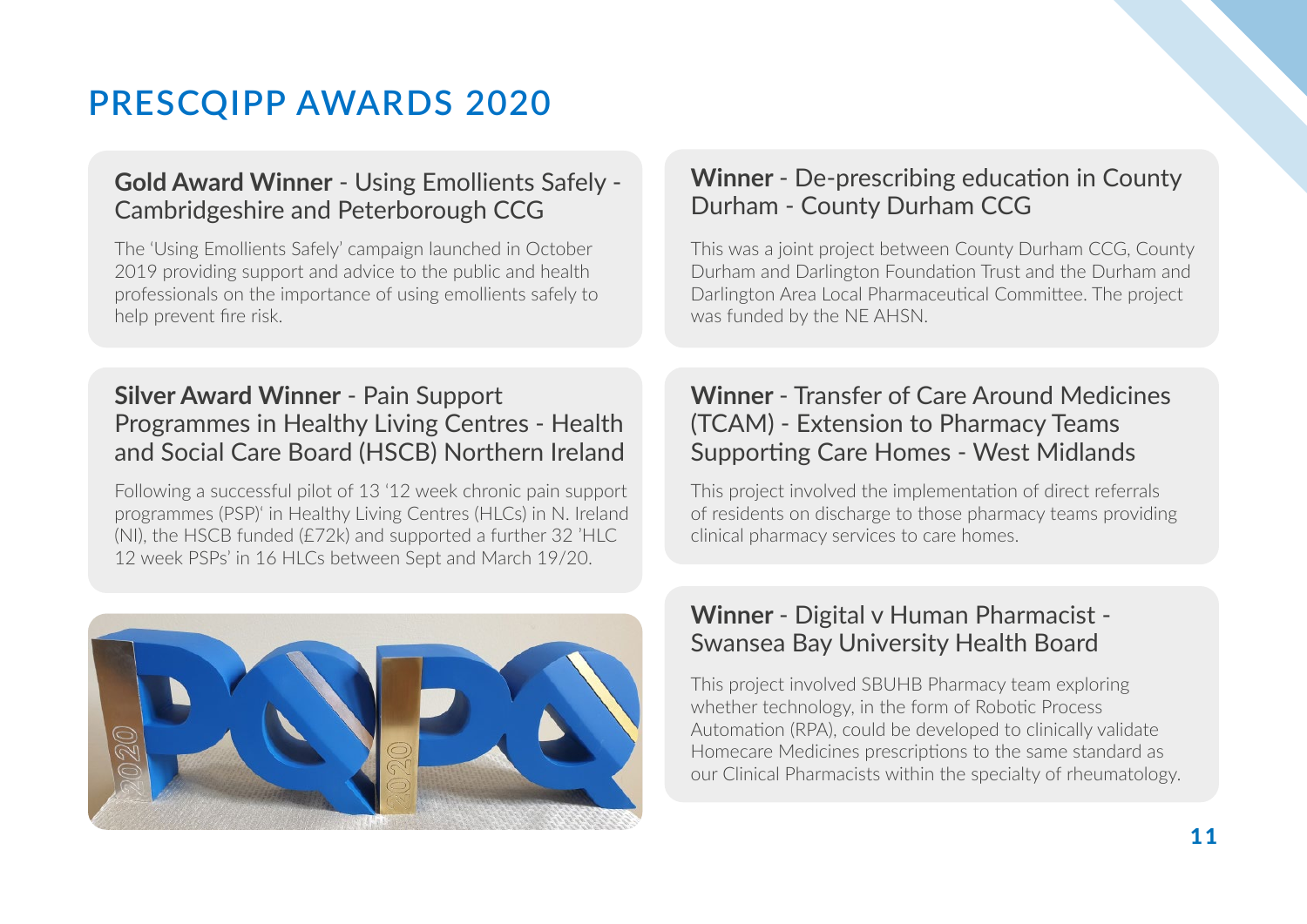### **PRESCQIPP AWARDS 2020**

#### **Highly commended** - Embedding Medicines optimisation and Holistic review of Learning Disability care home residents - South West London CCG

A pilot project was launched in January 2019 to provide medicines optimisation reviews for adults with learning disabilities living in care homes (LDMOCH) in South West London.

#### **Highly commended** - Improving pre-pregnancy care for women with diabetes: a community focused strategy - Sheffield CCG

This project aimed to review the service model to improve the prepregnancy care for women with diabetes. The objective was to increase the uptake of high dose folic acid 5mg daily and reduce harmful medications at antenatal booking.

**Highly commended** - Safe Prescribing Of Direct Oral Anticoagulation: A Collaborative Approach To Minimising Harm From Interacting Medicines - Nottingham and Nottinghamshire CCG

This project was a novel collaborative approach across the Integrated Care System (ICS) in Nottinghamshire to improve the effectiveness and safety of DOAC prescribing by reducing clinically significant drug interactions.

**PRESCQIPP IS AN INVALUABLE RESOURCE - SAVES ME LOTS OF TIME BY READING IDEAS AROUND EXCELLENT QUALITY MATERIALS.** 

FIONA SANDERSON, PRINCIPAL PHARMACIST NHS AYRSHIRE AND ARRAN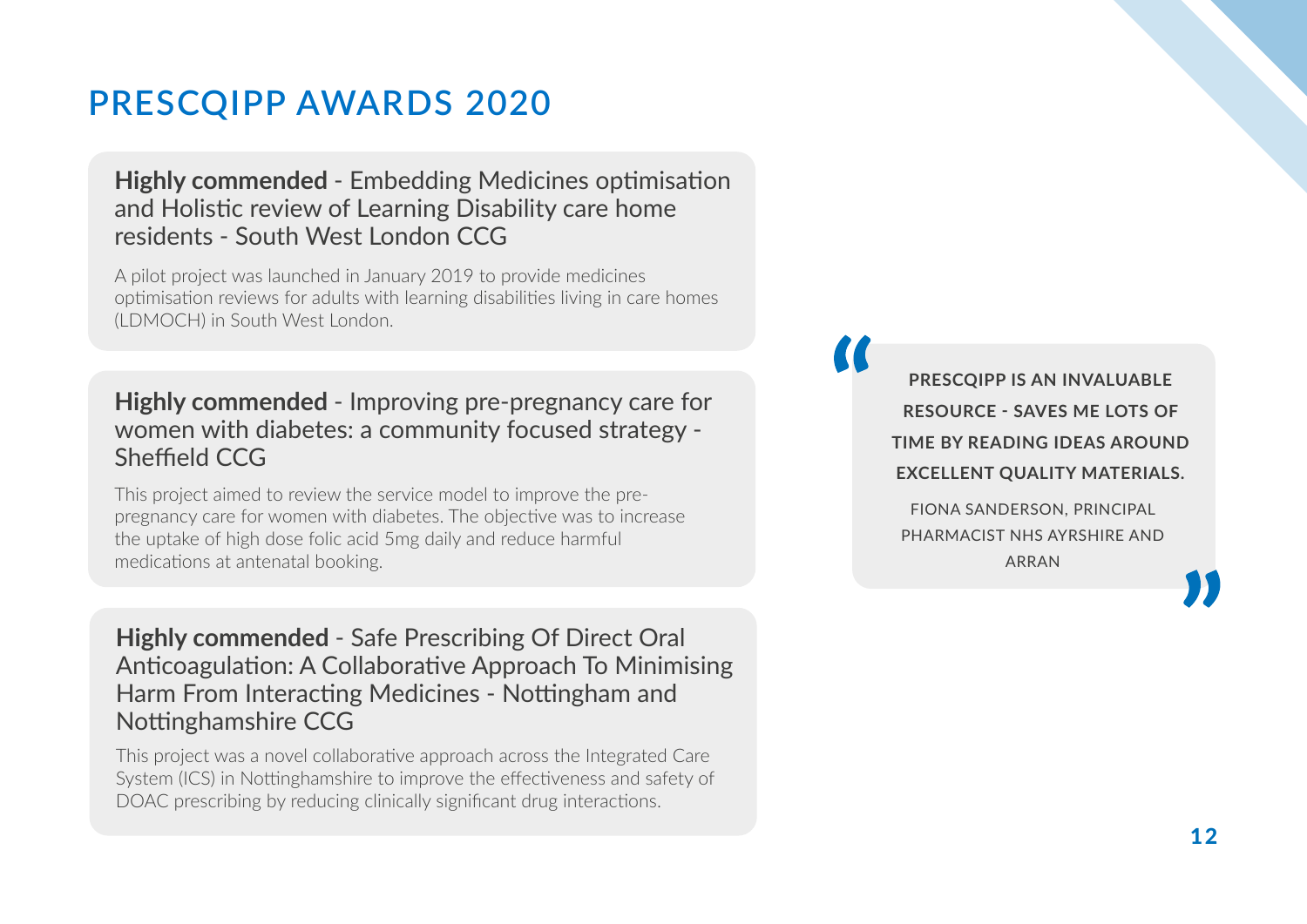### <span id="page-14-0"></span>**OUR 2021/22 WORK PLAN**



**Kate Smith Director of Clinical Quality**

 $\alpha$ The publication of our work plan follows an extensive consultation with our subscribers and a democratic selection. This process is essential in ensuring that the resources and support we deliver align as closely as possible with the priorities and needs of our community. Every item of our published clinical guidance is subject to rigorous [quality assurance](https://www.prescqipp.info/umbraco/surface/authorisedmediasurface/index?url=%2fmedia%2f5570%2fbl-11-prescqipp-quality-assurance-process-30.pdf) including strategic and quality peer reviews and stakeholder consultation.

**A RANGE OF HIGH QUALITY RESOURCES, IDEAS AND SOLUTIONS FOR ADDRESSING SPECIFIC PRESCRIBING PROBLEMS/ISSUES.** 

EMER MCLEAN, PHARMACY ADVISER HEALTH AND SOCIAL CARE BOARD NORTHERN IRELAND

| <b>SKILLS</b> | Leadership skills to support a move to system working       |                                 |  |                                                    |                      |                            |
|---------------|-------------------------------------------------------------|---------------------------------|--|----------------------------------------------------|----------------------|----------------------------|
|               | Structured medication review skills training                |                                 |  |                                                    |                      |                            |
| <b>QIPP</b>   | Recovery post COVID<br>Low priority prescribing             |                                 |  |                                                    |                      |                            |
|               | Specials toolkit (including use of<br>specials in children) |                                 |  | Optimising the use of wound<br>management products |                      |                            |
|               | Management of dry eyes in primary<br>care/eye preparations  | Silk and antimicrobial garments |  |                                                    |                      |                            |
|               | Dosulepin                                                   | Trimipramine                    |  | Lidocaine<br>plasters                              | Rectal<br>irrigation | <b>Barrier</b><br>products |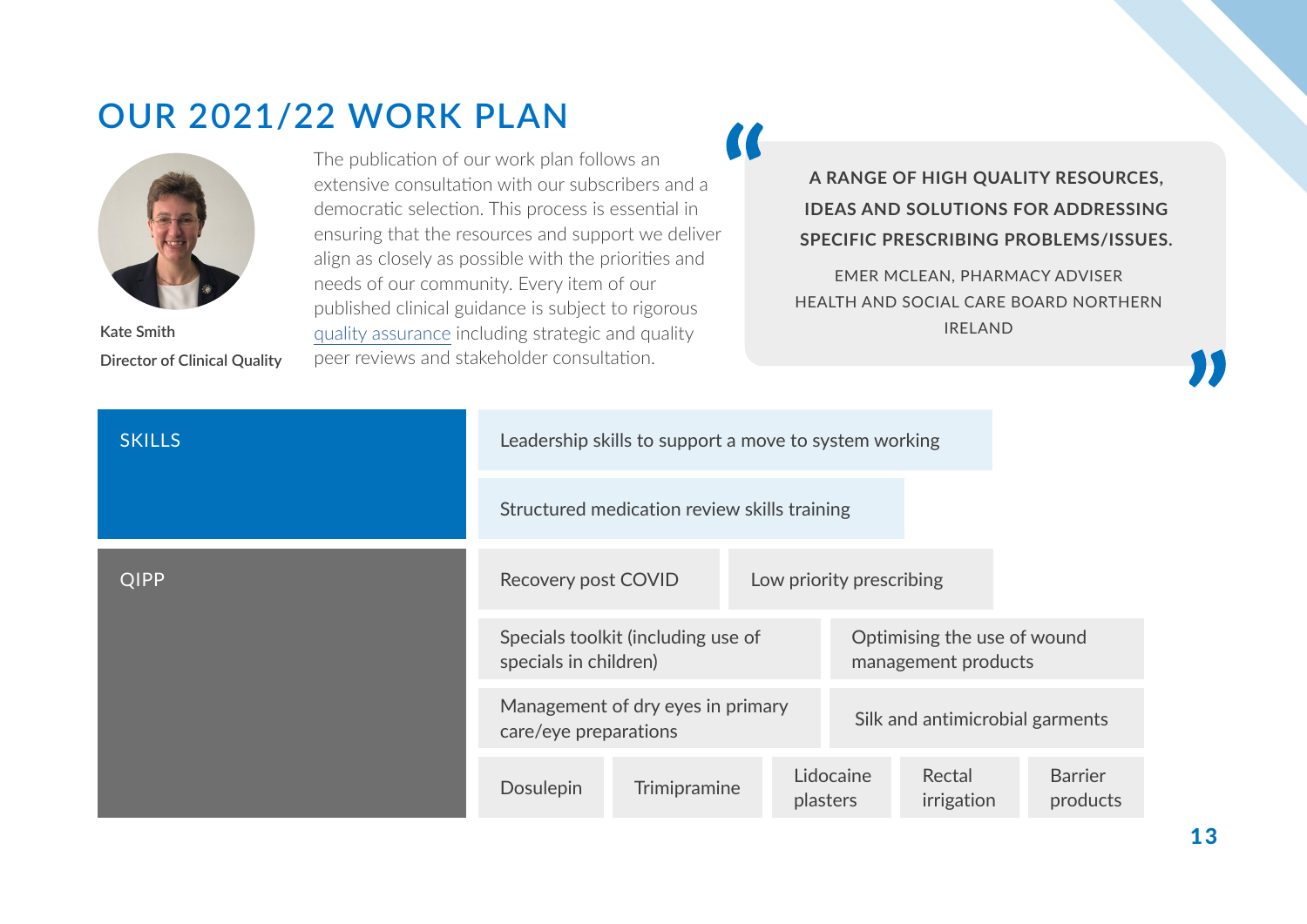### Our 2021/22 work plan continued

| <b>CLINICAL</b> | Structured medication reviews                                                                |                                       |  | Freestyle libre and diabetes testing strips             |                                                           |                     |  |
|-----------------|----------------------------------------------------------------------------------------------|---------------------------------------|--|---------------------------------------------------------|-----------------------------------------------------------|---------------------|--|
|                 | Anticholinergic burden and other deprescribing<br>algorithms including nutrition (sip feeds) |                                       |  |                                                         |                                                           | Medicines and falls |  |
|                 | Management of dry eyes in primary<br>care/eye preparations                                   |                                       |  | Cost effective prescribing choices<br>in dermatology    |                                                           |                     |  |
|                 | <b>Biosimilars</b>                                                                           | Antimicrobial stewardship             |  |                                                         |                                                           | Prescribing in ADHD |  |
|                 | Using multidisciplinary teams effectively in care homes<br>Menopause                         |                                       |  |                                                         |                                                           |                     |  |
| NON-CLINICAL    |                                                                                              | Lowering the inhaler carbon footprint |  |                                                         | Integrating Pharmacy and<br>medicines optimisation (IPMO) |                     |  |
|                 | Working across boundaries/<br>strategic commissioning                                        |                                       |  | 7 day prescriptions/ use of monitored<br>dosage systems |                                                           |                     |  |
|                 | Implementing NICE guidance<br>in care homes                                                  |                                       |  | Commissioning high cost drugs<br>and services           |                                                           |                     |  |

The [work plan tracker](https://www.prescqipp.info/our-resources/horizon-scan/) shows the progress of our resources as they pass through the various stages of quality assurance, from drafting to publication.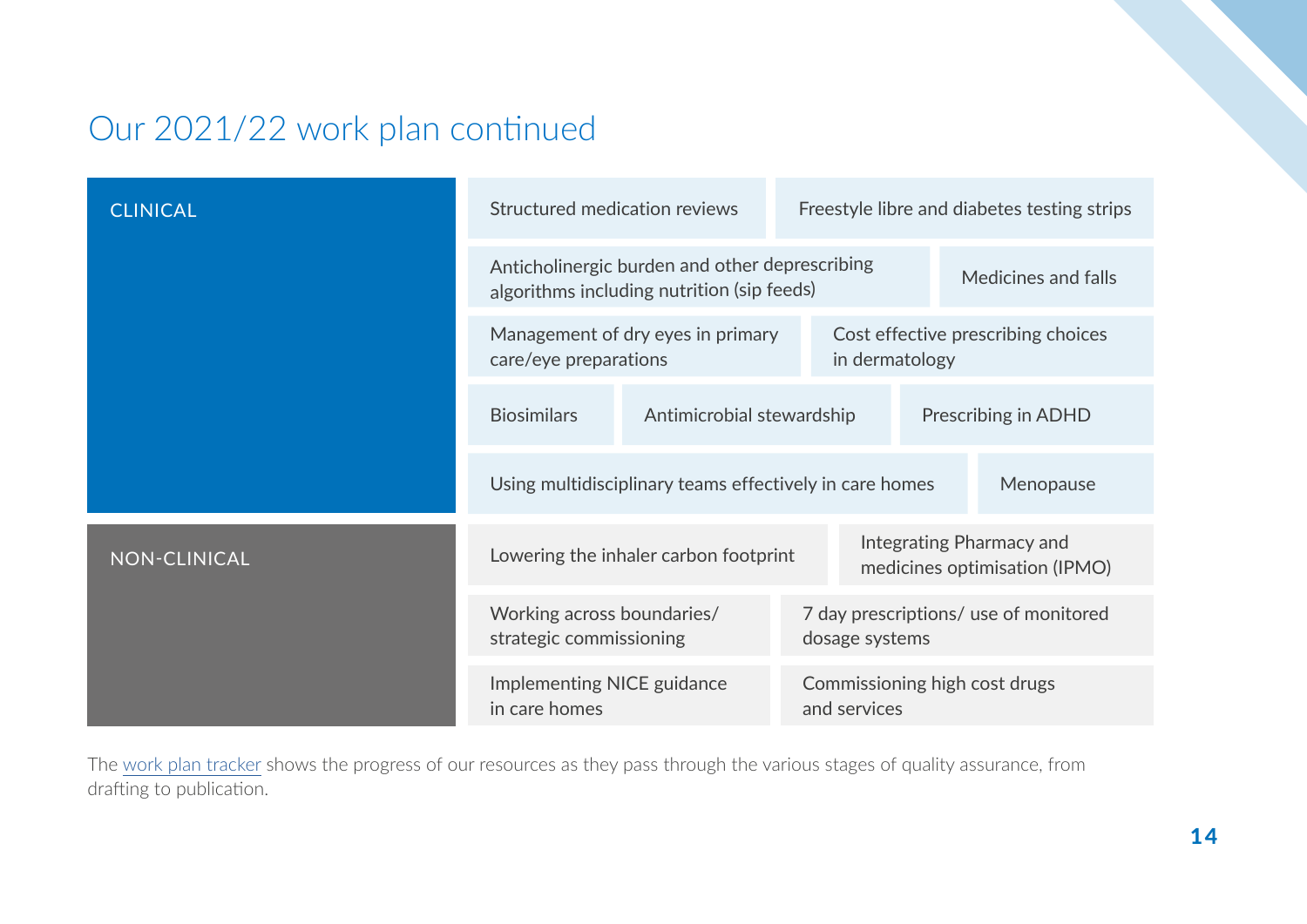### Our 2021/22 work plan continued

**DATA** 

Investment and impact fund indicators dashboard

**SAVES A HUGE AMOUNT OF MO STAFF TIME HAVING AN EXCELLENT RESOURCE FOR ALL PRESCRIBING ELEMENTS AT DIFFERENT LEVELS IN AN ORGANISATION E.G. PCN PHARMACIST THROUGH TO HEAD OF DEPARTMENT.**

KATE HUDDART, HEAD OF MEDICINES OPTIMISATION, COUNTY DURHAM CCG

**PRESCQIPP IS SUCH AN EXCELLENT ORGANISATION. THERE ARE SO MANY BENEFITS IN SO MANY DIFFERENT CATEGORIES THAT IT IS HARD TO ENUMERATE EVERYTHING. THE ROI MUST BE MANY TIMES OVER.** 

ANNE MAHER, SPECIALIST INTERFACE PHARMACIST, NORTHAMPTONSHIRE CCG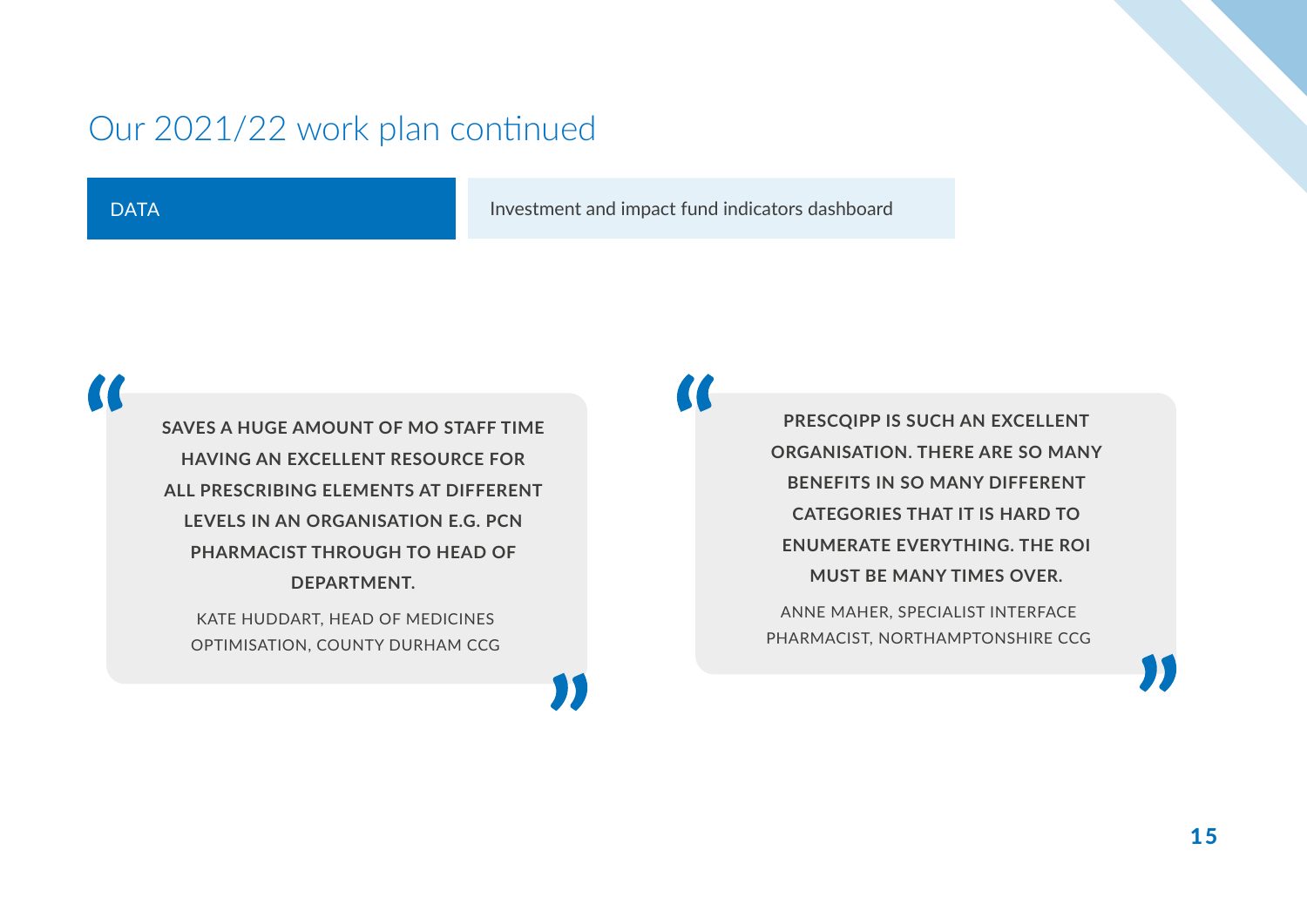### <span id="page-17-0"></span>**FINANCE**



**Carole Crawford Non-Executive Director**

At the end of February 2021, we completed our fifth year of trading as a community interest company.

The dramatic reduction in subscriber numbers through the multiple CCG mergers that would have made our financial position untenable, was successfully mitigated with a revised subscription fee structure that helped to secure our budget and prevent dramatic fee increases for our community.

While the company closed the year with a healthy balance sheet, the continued transformation of the commissioning environment as the NHS moves to Integrated Care Systems in 2022, coupled with an increase in costs and required investment in infrastructure, means that we will need to work with our stakeholders to ensure that PrescQIPP can continue to provide a service that is both sustainable, and appropriate to the new ways of whole system working.

#### Statement of income and retained earnings for the year ended 28 February 2021

|                                              | 2021           | 2020           |
|----------------------------------------------|----------------|----------------|
| Turnover                                     | £1,530,410     | £1,440,667     |
| Cost of sales                                | (E187,780)     | (E161,588)     |
| Gross surplus                                | £1,342,630     | £1,279,079     |
| Administrative expenses                      | (E1, 207, 109) | (E1, 136, 830) |
| Other interest receivable and similar income | £237           | £319           |
| Surplus before tax                           | £135,758       | £142,568       |
| Taxation                                     | £40.186        | £50,775        |
| Surplus for the financial year               | £175.944       | £193.343       |
| Retained earnings brought forward            | £713,311       | £519,968       |
| Retained earnings carried forward            | £889,255       | £713,311       |

#### Balance sheet as at 29 February 2021

|                                              | 2021        | 2020        |
|----------------------------------------------|-------------|-------------|
| Current assets                               |             |             |
| Debtors                                      | £125,887    | £60,487     |
| Cash at bank and in hand                     | £1,315,378  | £1,148,102  |
|                                              | £1,441,265  | £1,208,589  |
| Creditors: Amounts falling due within 1 year | (E359, 289) | (E302, 557) |
| Net assets                                   | £1,081,976  | £906,032    |
| Capitals and reserves                        |             |             |
| Capital contribution reserve                 | £192,721    | £192,721    |
| Profit and loss account                      | £889,255    | £713.311    |
| Total equity                                 | £1,081,976  | £906,032    |